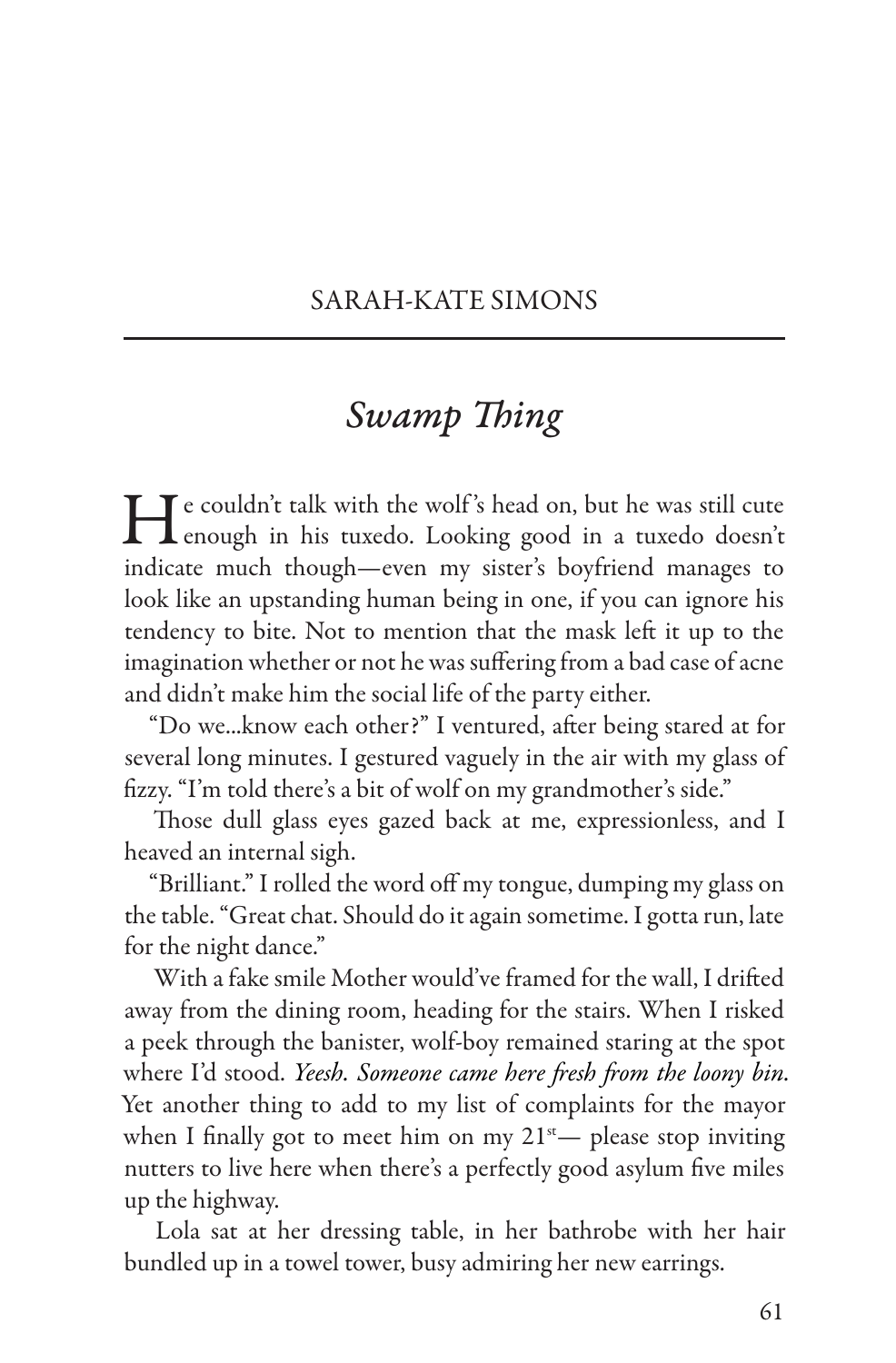"You're going to make me late for the dance," I complained, sprawling across her bed with a long sigh.

"Don't be a drama queen. You're always late because you never go." Finishing with her earrings, she rose and crossed to her wardrobe, pulling out some of the new dresses she bought earlier this week. "Red or blue?"

"Red. You look ugly in blue." I wrinkled my nose, wondering why she'd even bought a dress in that colour in the first place. Maybe it was the rage at the night balls at the moment.

"Did you talk to him?" she inquired, taking my advice and picking the red.

"Who?" I paused in my attempt to see if I could get into that pretzel position Miss Lovelace had demonstrated at school yoga class.

"Asa." She favoured me with her 'why are you such an idiot' expression, and I scowled, resentful. "Y'know, hot stuff in the wolf mask? His dad's the new groundsman for the dance lawn?"

"Ohhhh, him," I said. "Heck no." I squinted. "Hang on, his name's Asa?" An urge to laugh overcame me and I snorted, struggling to equate such a nice name with someone who came to masque dinners as a wolf. *What a dork.*

"If you made an effort, you'd have a partner for the night dances," Lola said with an arched eyebrow as she unwound her towel and began brushing out her long hair.

"Your hair smells good," I complained, not wanting to dwell on the topic of me spending any more time with wolf-boy. *Please, let me die first.*

"I actually wash it, that's why."

"Ew." I returned to trying to make myself into a human pretzel. Miss Lovelace made it look so easy.

"Just because you've made it to sixteen still taking mud baths in the woods and wearing your shirts backwards doesn't mean we all have," Lola said severely, gathered her lace cardigan, and left for the dance.

As usual, I remained behind on the bed, and achieved human pretzel status at ten thirty, when the dances started. Not that I would know. Everyone knew better than to partner the ruffian Everhart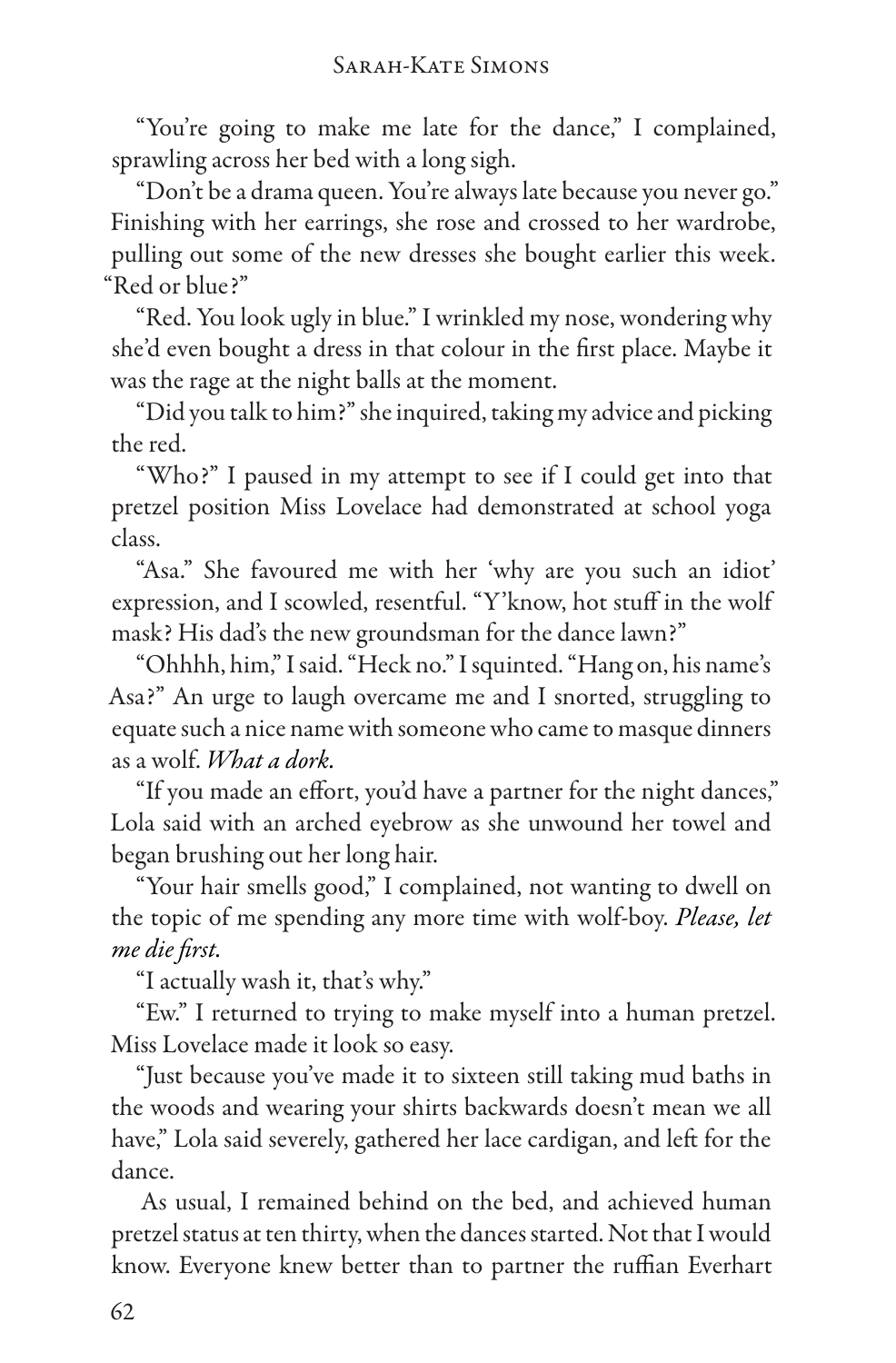youngest and so I kept my appearances on the dance-grounds nonexistent. Lola seemed to think wolf-boy was my second chance, but there was no way I would go anywhere with a guy who wore a wolf 's head to dinner.

I took my morning constitutional swim in Blackfriars's lake, a pleasant place full of enough eels, mud and lake-weed to keep sensible people away and my reputation where it belonged—nose deep in dirt. Halfway through my third lap, some idiot decided to wander down and draw pictures in the sand with a stick.

I practised how long I could hold my breath. Annoying as being interrupted was, a bit of practice never hurt when you had a free-diving contest in two weeks that Mother expected you to win. Mother was just jealous because ghosts can't compete in diving competitions.

After breaking my own ten minute record out of sheer spite, I surfaced to find my peace returned to me. Still, the morning was irreparably ruined, and I sulked out of the water to my towel. Dripping wet, I stomped over to where the intruder had drawn on the sand, intending to investigate what had warranted disturbing my peace. Clutching my towel, I struggled to make out the wavy lines. *These weren't created by anyone talented that's for sure.*

Taking a closer look, I discovered that the markings weren't drawings at all and my mouth dropped open.

A couple of sand-flies bit me on the shin.

I didn't notice.

And yet, to say the truth, love and reason keep little company together nowadays.

"That's Shakespeare," I informed the trees, hands on my hips.

"Someone's defacing my lake with Shakespeare."

When I arrived home, I told Lola the exact same thing. She squinted at me, the steam from the hair straightener drawing beads of sweat from her forehead. "So?" she asked. "I'd love it if someone came and wrote Shakespeare for me to find. Romantic."

"Ew!" I yelped, burying my head under a pillow. "Take it back this instant."

"You're a girl," my sister informed me in a long-suffering voice.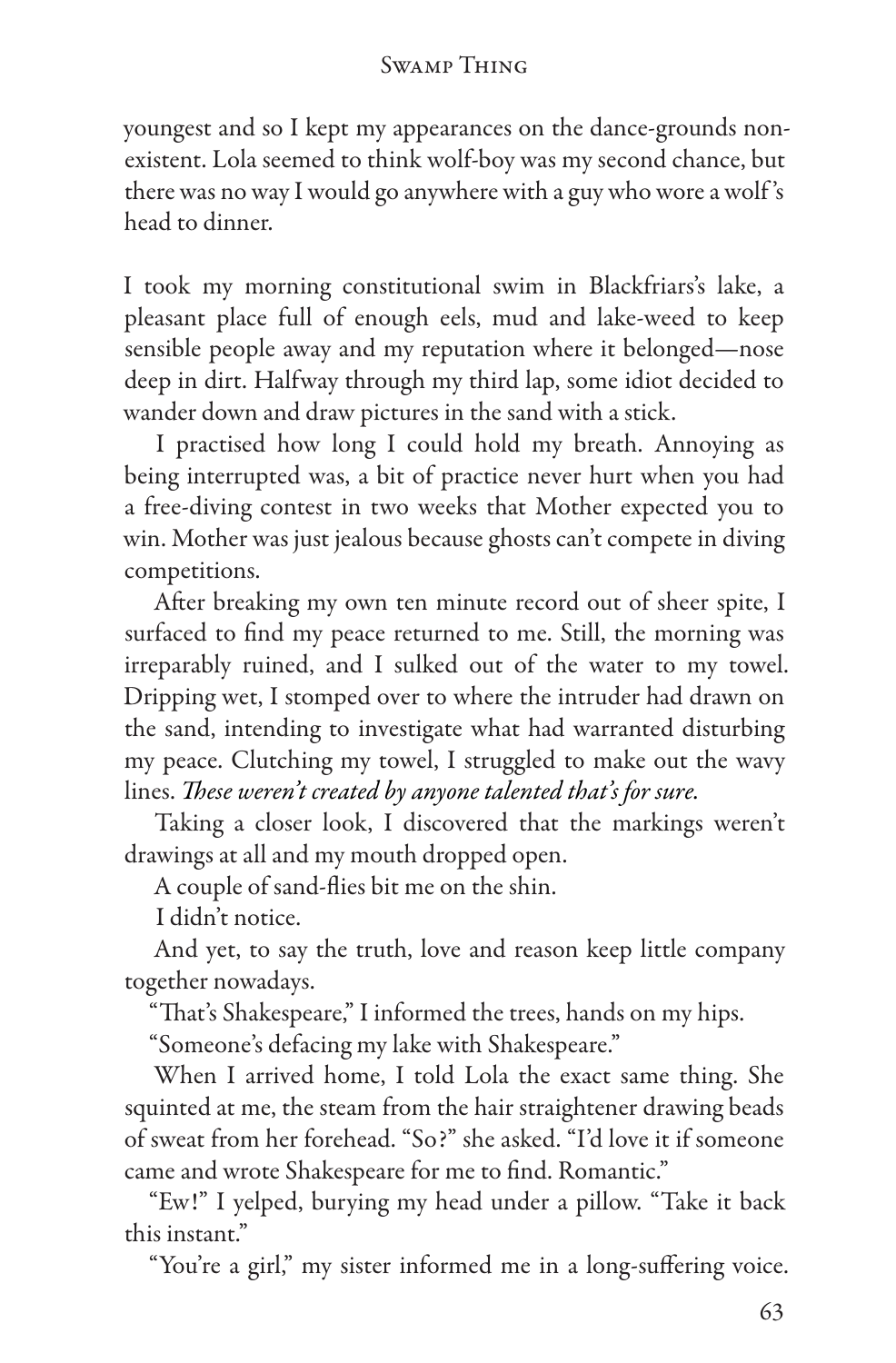"Statistically there's got to be someone in the world who finds grime and ridicule attractive."

"I'm a pretzel," I said firmly, looping my legs around into the pretzel shape. "Your argument is invalid."

She groaned, setting the straightener aside, and left the room. I tended to have that effect on people.

Thoroughly worried by her words, I made sure I spent the day in baggy pants and a backwards shirt, put my hairbrush in the bin and took an expedition to the blackberry thicket in the middle of the woods. By the time the dinner bell summoned me inside and it was time for Lola to get ready for the night dance, I looked like an inhabitant of a trash tip, and felt very proud of myself.

"Don't lie on my bed, you stink," my sister complained, waving her lipstick at me in a manner I found threatening.

"No one wants to write Shakespeare for me now," I said, grinning and settled back in her chair instead.

Lola's only comment took shape as a muffled grunt of distaste as she finished applying the lipstick, and picked up her newly delivered dance shoes.

"Blair's picking me up tonight," she said, pursing her lips in the mirror and making kissing noises. Behind her, I gagged.

"Ew. Are you still dating that loser?"

"He's not a loser!" she snapped, bristling all over like Mr Tiddles when I sprayed him with the garden hose by accident last week. "And you're going to come downstairs and say hello nicely without looking like the Swamp Thing."

"Too bad," I chirped, smiling sweetly back at her. "Nothing swampier than me."

"If he ditches me because of you—"

"Nah, he wouldn't give an eel brain if I fell in a ditch and died. He barely even knows I exist."

Lola muttered something that sounded very much like 'I try very hard to keep it that way.' That persuaded me to feel something that might've been guilt, and I let her drag me down the stairs to the front door. After milling about in the hall for a while, the doorbell rang, and she practically hurled herself out the door onto Blair, who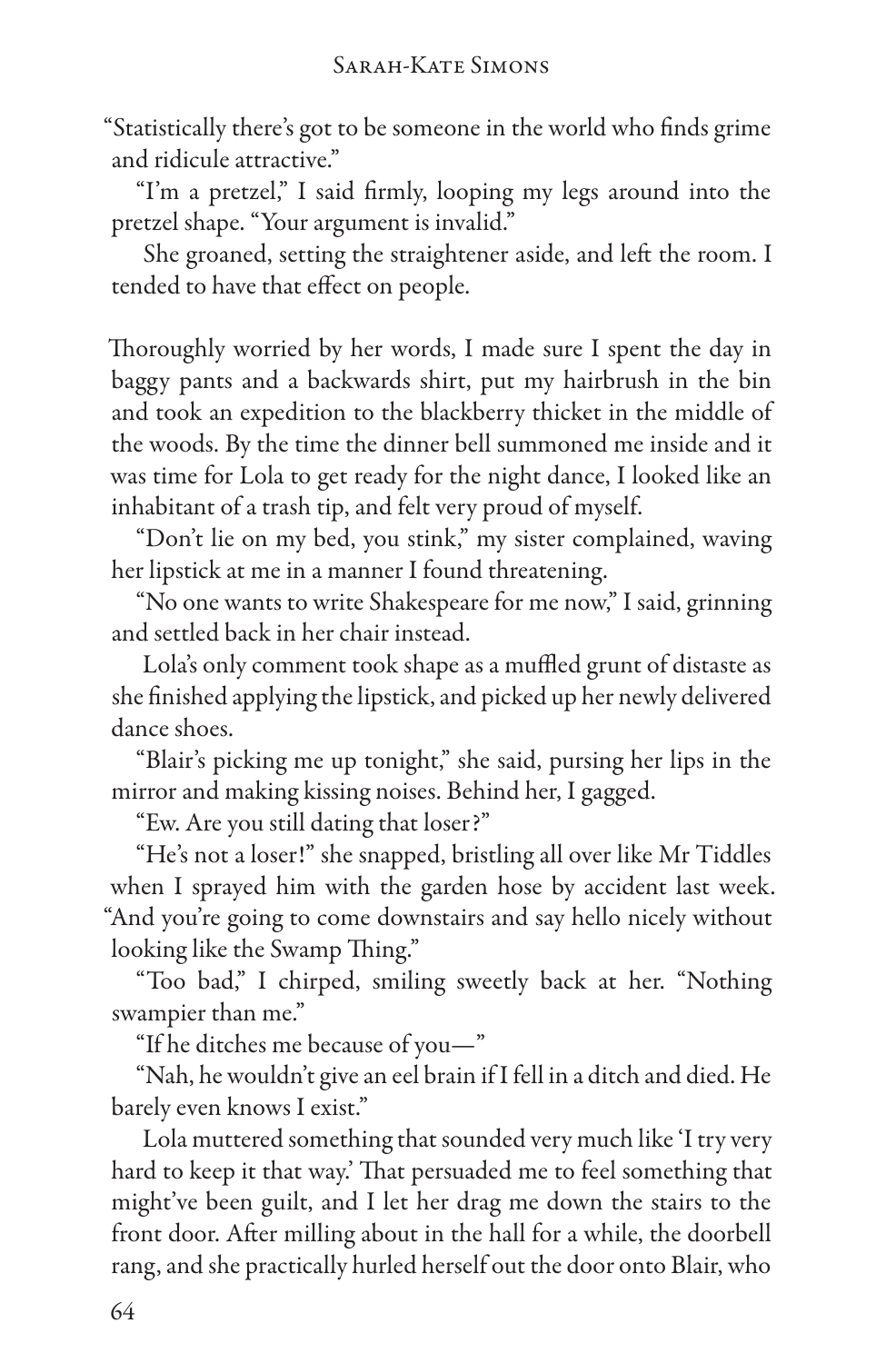#### Swamp Thing

wore his commonplace tuxedo. They proceeded to spend several minutes on the doorstep eating each other's faces off, before setting off for the dance without another word to me.

*Thanks for that pointless waste of my pretzel time.* Planning to get myself a nice cup of hot chocolate and then play skittles in the hall with Mother's tall china vases, I began to pull the door shut and stopped.

There was a stranger on the path. A tall, slight fellow with a mess of blonde hair that sported a variety of twigs. This choice of hair accessory persuaded me to give him a chance, and I left the door open.

"Can I help you?" I asked in my best polite voice.

"I don't know yet," he said, his voice shy, thick with some foreign accent. He drew a little nearer, avoiding the light from the house, but I could still glimpse enough of him to note that he wore his tuxedo awkwardly, and that the pants had grass stains on the knees, and the jacket was coated in what looked like dog fur.

Not a bad fashion statement.

"Are you..." he paused, as if looking for the right words. "Do you have partner? I have asked around town and all the girls, they have partners."

"Well I don't," I said proudly, puffing out my chest and flipping my hair. "I'm single as a pretzel."

"Oh," he said. "Would you go to dance if you had partner?" His words were stilted, but I got the sense he was trying very hard.

"Duh," I replied, shrugging. "I mean, it's probably bone dull, but I've always wanted to have a look around the dance grounds—wait. Are you offering to take me?"

"Ja," he said, removing one of the twigs from his hair and proceeding to snap it in two.

"OK then." Bouncing off the steps, I pushed the door shut behind me and jogged to join him. Seeming surprised, he stared at me for a few moments, then set off up the driveway. The tall wrought iron fence that lined the dance ground glittered at the end of the main street, and a seed of excitement flowered in my stomach. *I'm going to the dance! I never go to the dance!*

It's totally overrated but like...still.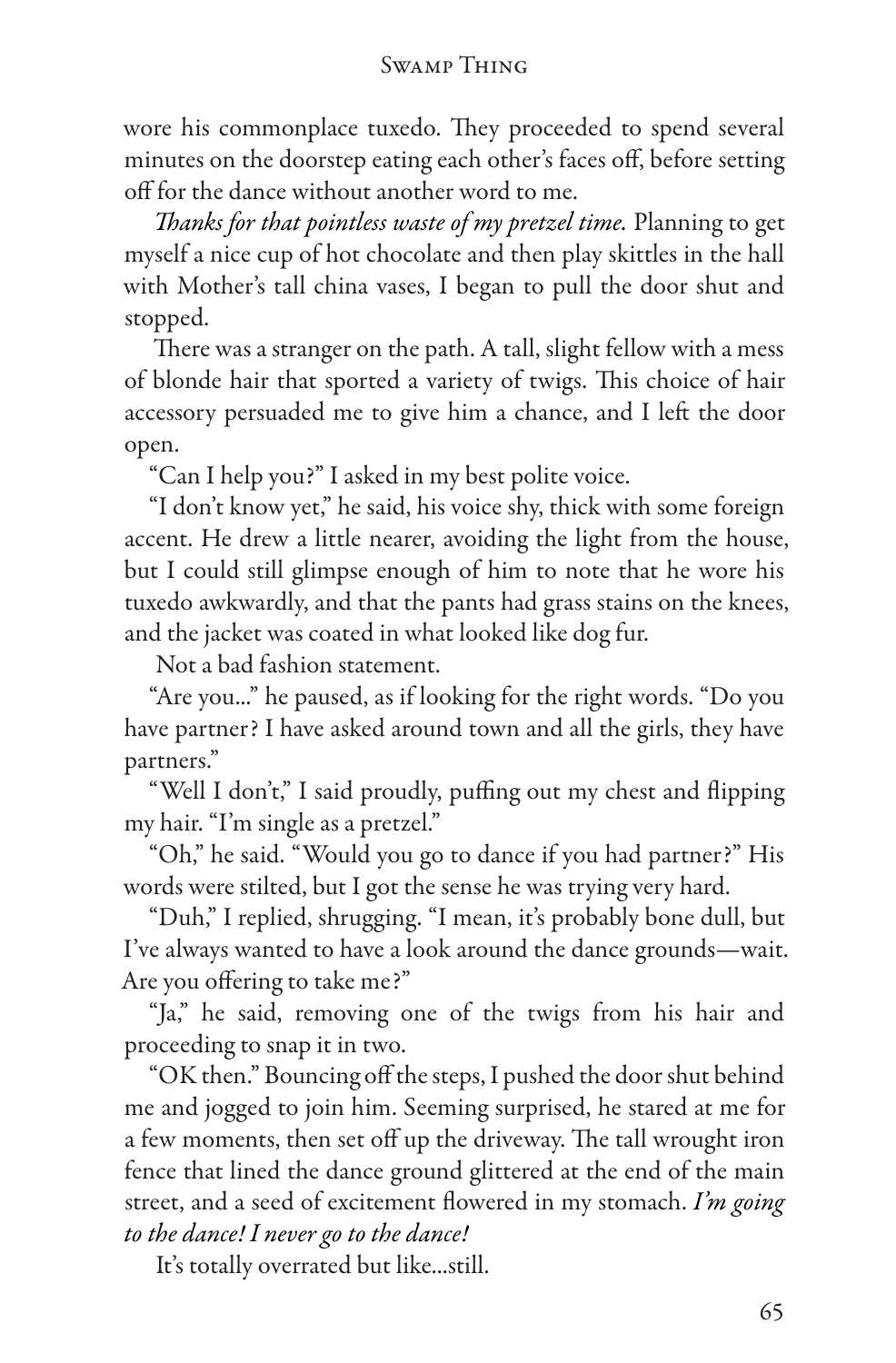"You aren't holding my hand." I blurted the words suddenly as we approached the gates to the dance ground and the warden, whose eyes had narrowed at the sight of us.

"No, I am not," he said, blinking baffled indigo eyes at me.

"Hold it," I hissed. "They won't let us in."

The stranger laced his fingers with mine, and I shivered. His hand was freezing and I wouldn't be surprised if mine went numb.

The warden stared at us for a long time, and I offered my best smile. *Another one for Mother to frame.* At last, he moved aside, his heavy armour clunking, and I tugged my new partner into the dance grounds. Thick trees lined the area, surrounded by rings of daisies and red and white toadstools. Lanterns hung from the branches, flickering with fireflies.

"There's no one here," I observed, wrinkling my nose and kicking at a tree root. "Boringgggg."

My companion tilted his head. "That might not be true." He pointed into the branches of the nearest tree. "Pixie nest."

"You're kidding," I breathed, walking over to the tree trunk. "I'm going to look."

"This branch first. I come after."

Little by little, the two of us made our way up the old oak to the nest, where we admired the sleeping baby pixies, and perched on a sturdy branch to talk.

"Lola likes the dance," I said. "She comes with this guy from down the street called Blair. They like biting each other, 'cept they call it kissing."

The stranger laughed.

"I don't get it," I continued after pausing to feel gratified by that response. "There's just a bunch of trees. I don't even know where they are in here. It must be somewhere really far in, but Lola hates trees. She doesn't wander in forests, even for dancing. It doesn't make sense."

He thought about that, and I picked at a patch of dried mud on my cargo pants.

"Maybe," he said after a while, "the night dances take you and your partner where you want to be, ja? She likes parties, so she has party, and we like trees. So trees."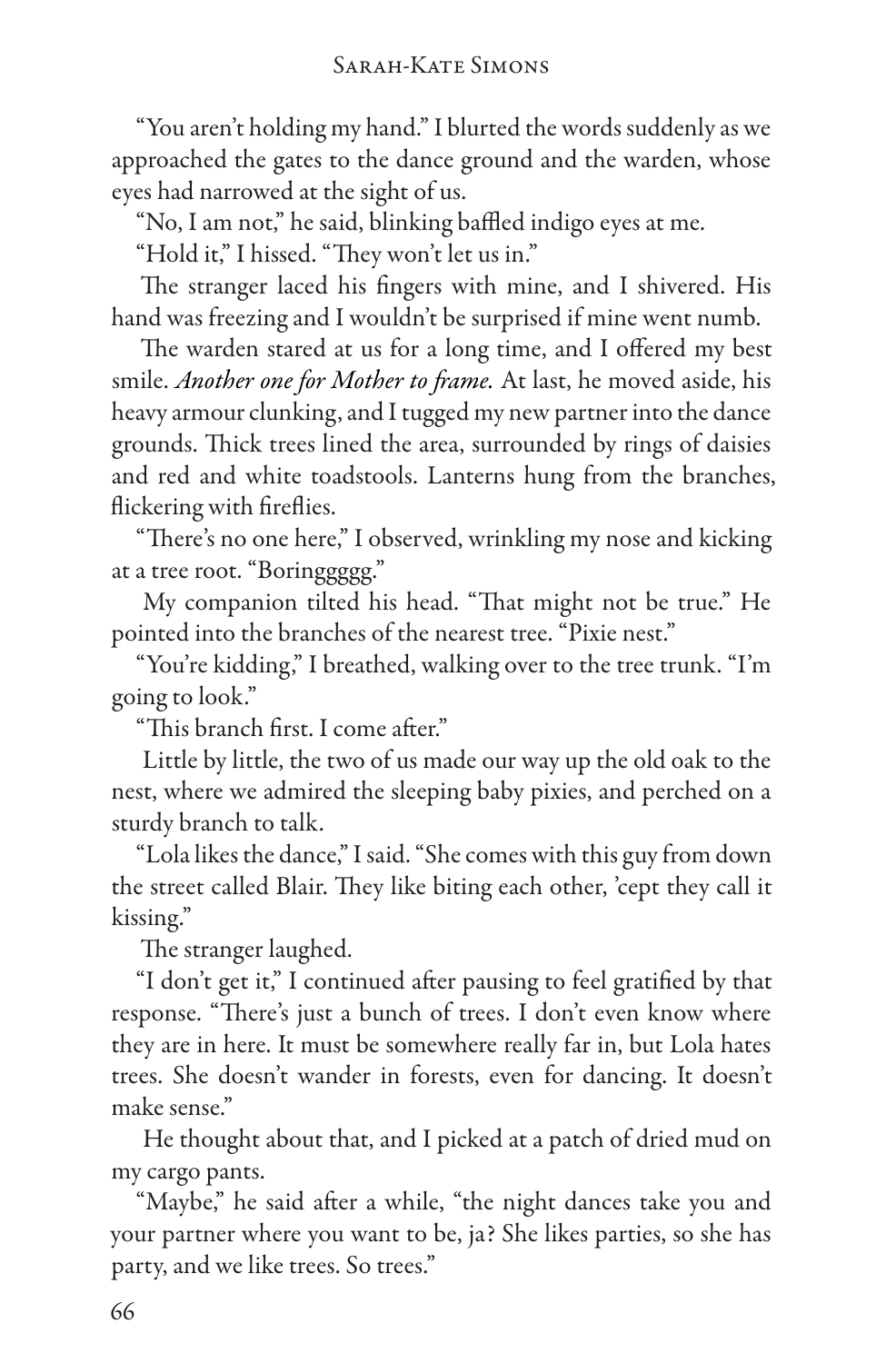Tossing the scrap of mud into the air, I considered that answer and nodded. "Ja."

My partner blinked, and smiled. "Ja, English girl." A giggle welled up in me, and I swung my legs back and forth, laughing.

"I'm Ciara," I offered after I recovered from my bout of the giggles, and held out a hand.

"Asa," he replied, taking my hand and giving it a firm shake, not seeming to notice how I stared.

This is the lunatic with the wolf mask?

"Wolf," I said faintly.

He ducked his head, blushing. "One of father's hunting trophies. People stare too much. Make them stare at something." Glancing up, he gestured at my mud-coated backwards attire. "Like you. Swamp Thing." A whisper of smile passed over his face.

"I like to swim at Blackfriars's." The words left my lips before I could consider them.

"I know," he said, and I fought off my urge to stare at him some more. *Wolf and Shakespeare?* My good sense informed me that no one would think less of me if I made a run for it now, but for some reason I finished, "Meet me tomorrow? I can show you where the best blackberries are after."

Asa's face shuttered, and he looked away, a sudden heaviness in his eyes. "I do not know," he murmured. "Father does not...like wandering. This morning was luck."

"OK mister wolf-boy, let me tell you a secret: I'm a human lie detector. What's really the problem?"

"It's nothing." He picked at the tree bark. I sidled closer, imitating Blair's facial expression whenever he saw my sister in an attempt to look creepy.

"Tell me," I said. "Or the ghost of Ciara Everhart shall haunt you forever"

Asa laughed, shaking his head at me. "You are not dead, so how can you be ghost?"

"I'll make it happen," I replied staunchly. "Now spill."

Ducking his head, he tugged harder at the tree bark, his cheeks colouring. "I...do not. swim," he whispered.

*He can't swim? Unexpected but OK. Rolling with it. "No?" I said.*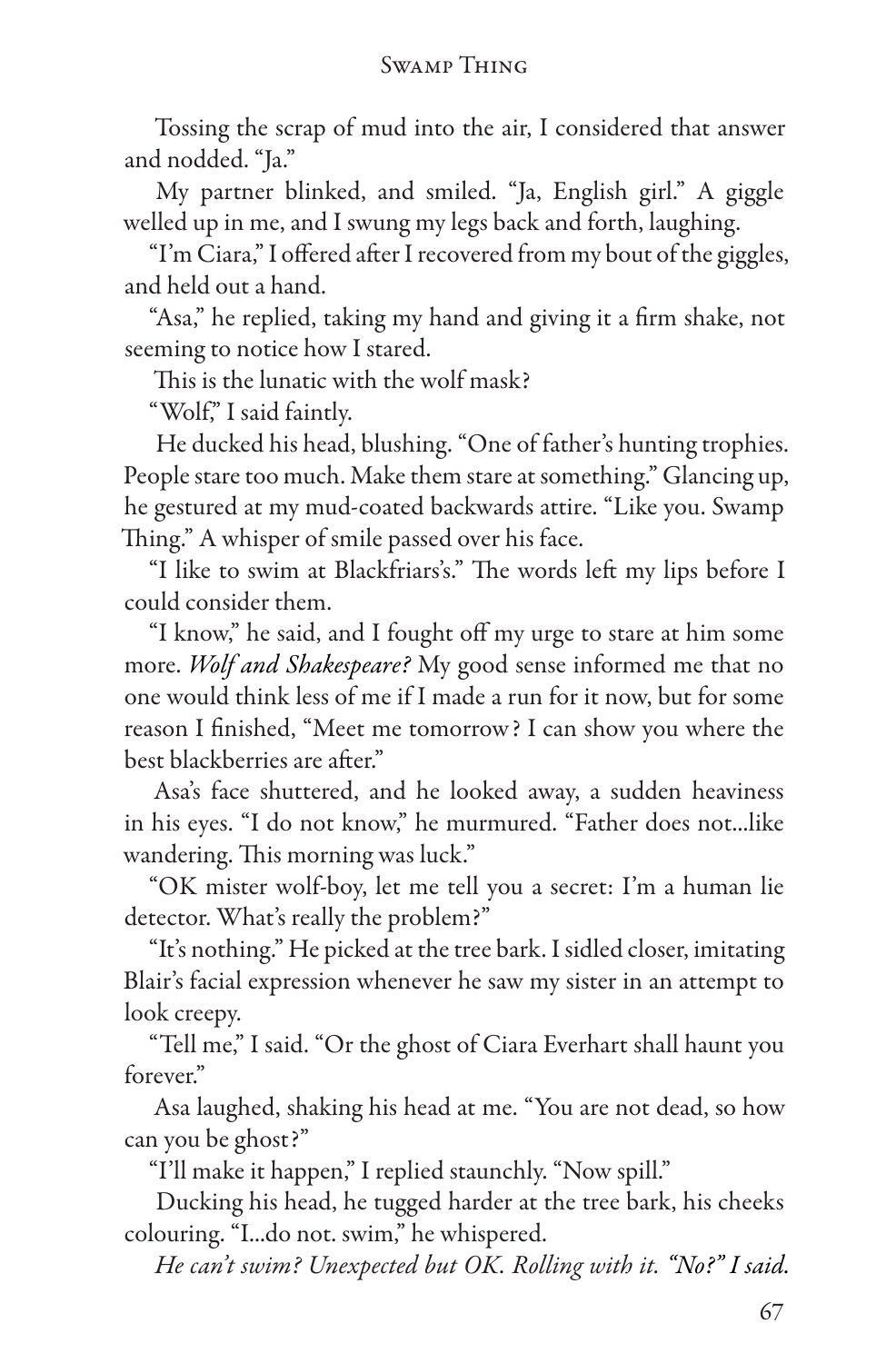## *"Somebody had better fix that."*

"I saw you coming home from the dance with Asa every night this week," Lola said, leaning around the doorframe with a happy glint in her eyes. "Got something to tell me?"

I looked up at her, disgruntled that she'd invaded my sanctuary, a place she usually avoided since it was filled with jars of bugs, two lizard cages, my frog, Robert and a fish tank. It also rubbed me the wrong way that she'd caught me. I'd done my level best to keep Asa and my outings a secret to avoid this very encounter.

"Just that dance is a stupid name for a hiking expedition," I said, retrieving two leaves from my hair that were making me itch.

"And Asa?" she pressed, coming inside and inviting herself onto my bed.

"He thinks Growltiger is an endangered species?" I said, not sure what she wanted from me.

"Ciara!" she groaned, burying her face in a pillow. The sight made me wince, knowing I'd be sleeping with her perfume all night. *Ick.*

"Has he kissed you yet?"

The question made me stare at her. An urge to vomit welled up in my stomach. "Uh no? No thank you? Not ever?"

She levelled me with her disappointed look, and I glared back, fighting the urge to smother her with the very pillow she clutched for support.

"Well he does seem to be taming you at least," she sighed.

"Taming—excuse me," I spat, sitting up. "He doesn't think I need taming. He likes swimming in lakes and getting covered in mud and inspecting bugs and climbing trees. We want to go up to Songbird Mount next summer and go hiking."

Lola blinked several times. "You need to get a life, Ciara. And soon. No one will want you."

"I have a life," I snarled, something inside stinging. "And just because you don't want me doesn't mean everyone else won't want me either."

A loaded silence descended over the room. My sister rose, tossing the pillow aside. "Suit yourself." Nose in the air, she stalked out. "Stay in here with your ugly, froggy friends." She slammed the door.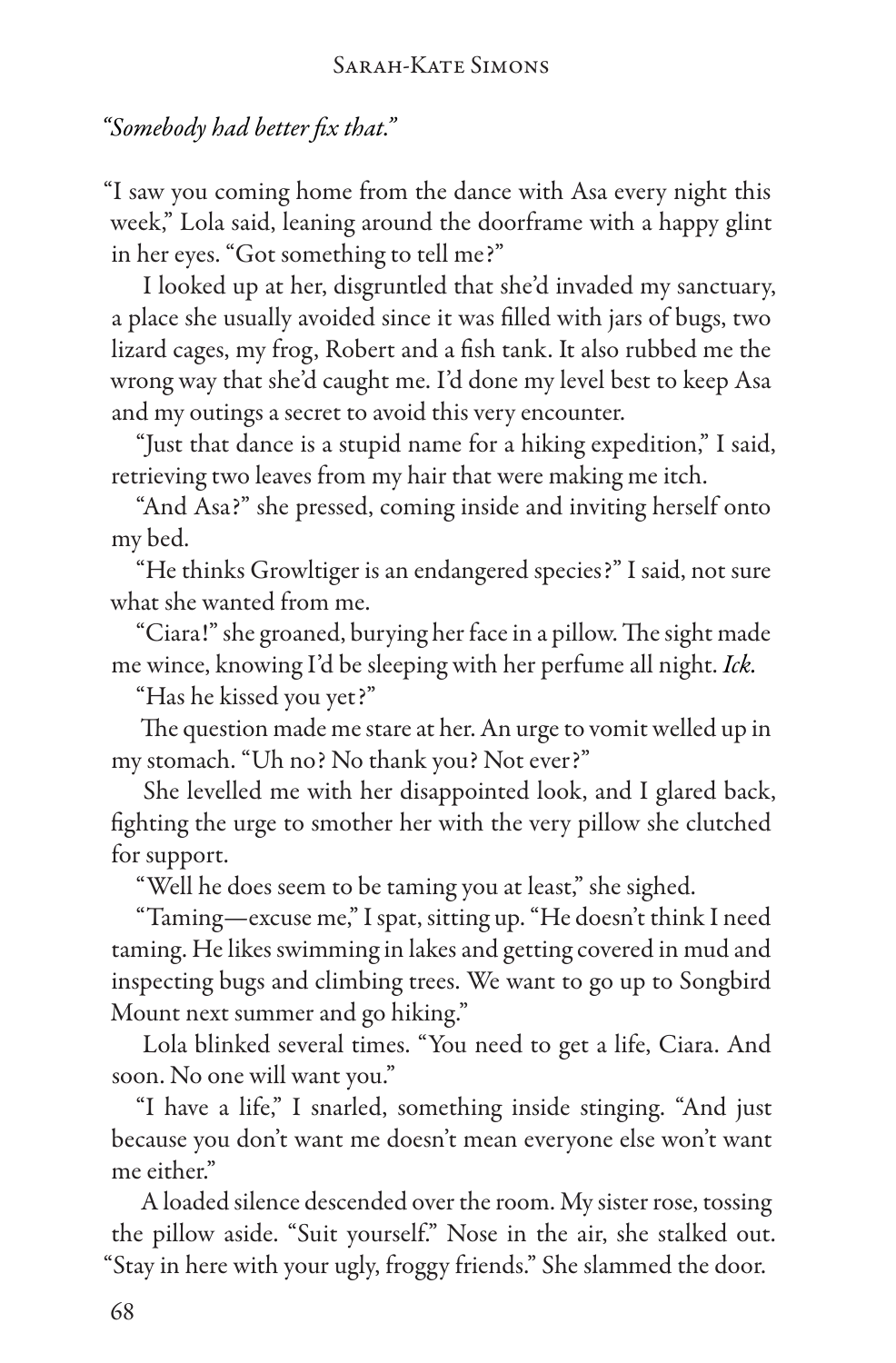#### Swamp Thing

"Well," I said, taking in a shaky breath, my throat feeling thick. Struggling to rally myself, I got to my feet and walked to feed Robert. Dropping his quota of flies into his habitat, I peered through the glass at him. "What do you think?"

I asked him.

"Ribbet," said Robert, staring back with bulging eyes.

Sighing, I crossed to my bedside table, picked up the dial-up phone and twirled until I had the number I wanted.

"Ja, English girl?" Asa said. Somehow he always knew when it was me calling. "We going pond-dipping tomorrow?"

"Can you come get me?" I asked.

"Five minutes," he said, without any further questions. The line gave a disconsolate click as it disconnected.

I tried to force my body into a triumphant pretzel, but I just wasn't feeling it and my legs wouldn't tuck up properly. For the first time in a good six years, I wished Mother was less ghost and more human.

A rock bounced off my window with a pleasant crack, and I slid off the bed and trotted over to push it open. "Hiiiiii," I yelled, waving down at Asa, who'd shown up fully dressed, carting a basket and what appeared to be fishing rods. *He's good, this boy,* I thought, slinging my legs out over the sill. *Who needs a sister anyway?*

"Midnight picnic? Ja?" he called up to me, not all fazed that my route to the ground involved nothing safer than a windowsill, a drainpipe and a dubious ivy vine. Lola would've been screaming and calling the emergency department. Traversing the drainpipe, I dropped to the ground and wiped my hands off on my shirt, creating two pleasant algae stains.

"Sounds capital," I said, feeling better already, accepting my fishing rod and looping my arm in his.

"You good?" he asked, narrowing his eyes at me and I pulled a face*. Couldn't be that obvious, could it? Shame on you, Ciara's face. Try for some emotional obscurity next time.*

"Ciara?"

*Oh sneezing pixies.* With a groan, I turned and found Lola leaning out of my open bedroom window, make-up plastered face twisted into an expression of some sort. It was probably meant to be sisterly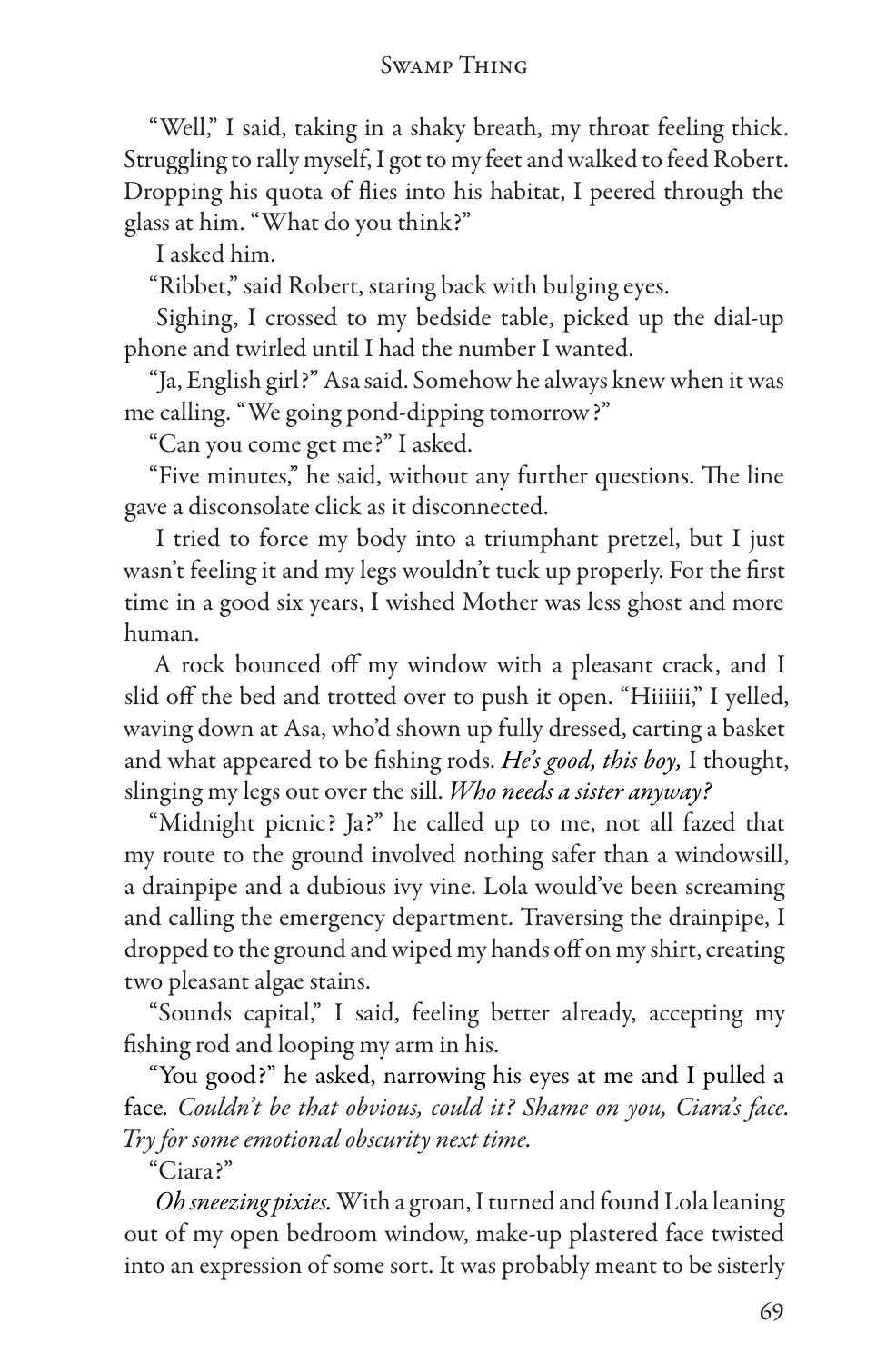love and remorse, but she mainly just looked constipated.

"What is it?" I yelled walking backwards towards the woods, Asa keeping step with me. "Speak now or forever hold your peace."

"Is that your sister?" he hissed in my ear.

"I know right? Total horror," I agreed, and waited for said horror to reply.

"I just wanted to say—" she began and I buried my face in Asa's shoulder.

"Your heartfelt remorse can die in a pile of manure. Go back to bed."

At my words, my friend choked, and ended up coughing hard into his hand.

"You're giving Asa consumption," I added, patting him on the back and waving a fishing rod at my sister in a threatening manner.

Lola closed her red-painted lips, visible even in the dark and at this great distance. A cricket chirped in the grass at my feet, and I snickered. *Great timing, little guy.*

"You left your cardigan," she ventured. The comment's stupidity didn't warrant an answer, so I folded my arms, waiting for her to get to her point.

"Can I come?" she said at last.

"Nope," I said, detaching a squashed fly meant for Robert from my shirt with a fingernail. "Go back to bed Lola before you say something even more stupid. I'll bring you back a fish if you don't annoy me anymore."

"Please?" she begged, and I found my own jaw threatening to transform me into a goldfish. The prissy airhead seemed dead set on coming, for some inane, incomprehensible-to-a-normal-humanbeing reason.

"She could come," Asa offered with a shrug, raising the picnic basket. "There's plenty."

"Sand flies, briars, mud, dead fish and the possibility of snakes," I called to Lola.

"I don't care," she said, her voice trembling a little, but she swung her legs out over the sill in a defiant manner. I smacked my forehead with a palm. *Oh kill me now. Hated my guts ten minutes ago, now wants to try night fishing in the forest with me. What an A+ horror.*